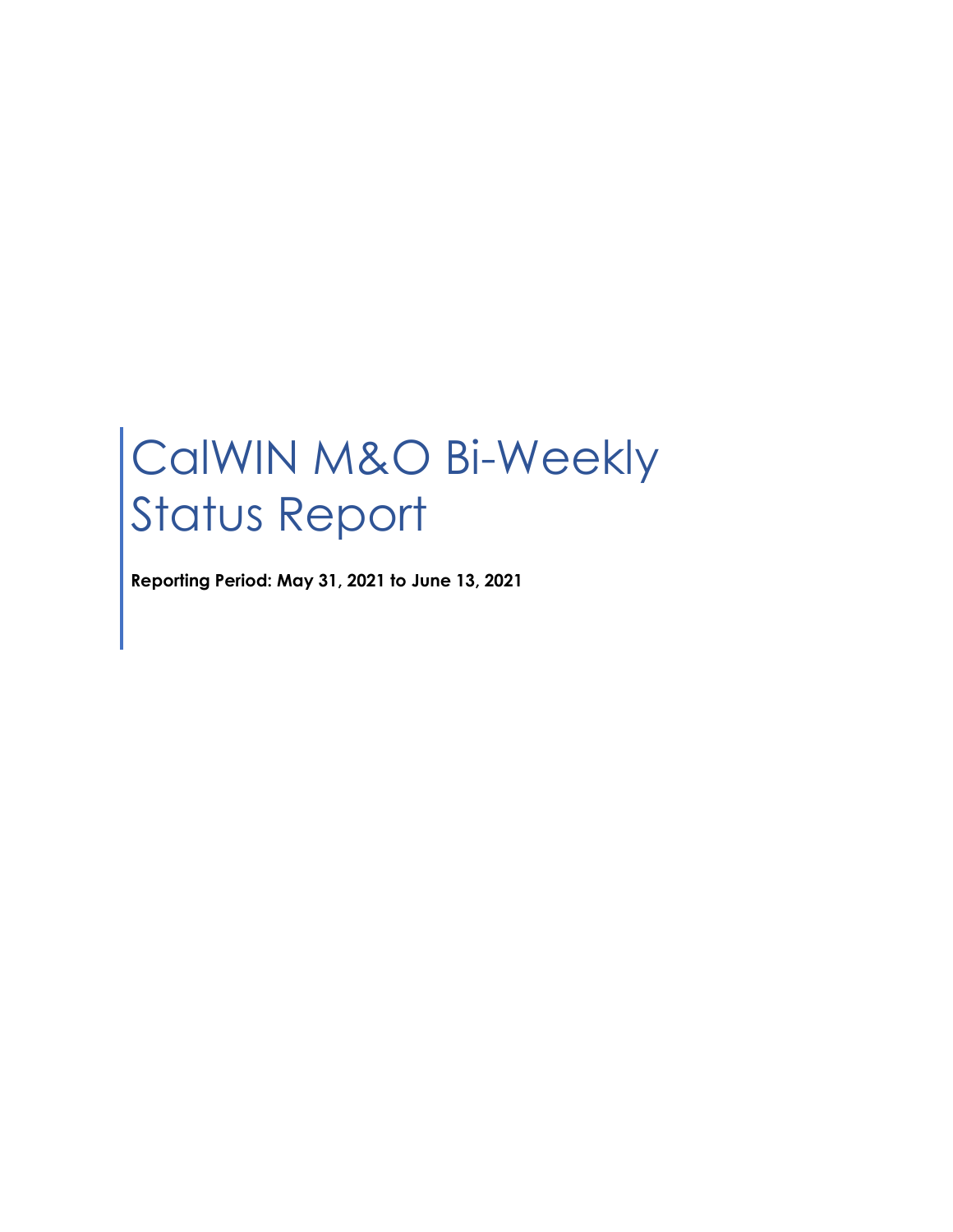## **Table of Contents**

| 2.0 |  |  |  |
|-----|--|--|--|
| 2.0 |  |  |  |
|     |  |  |  |
|     |  |  |  |
|     |  |  |  |
|     |  |  |  |
|     |  |  |  |
|     |  |  |  |
|     |  |  |  |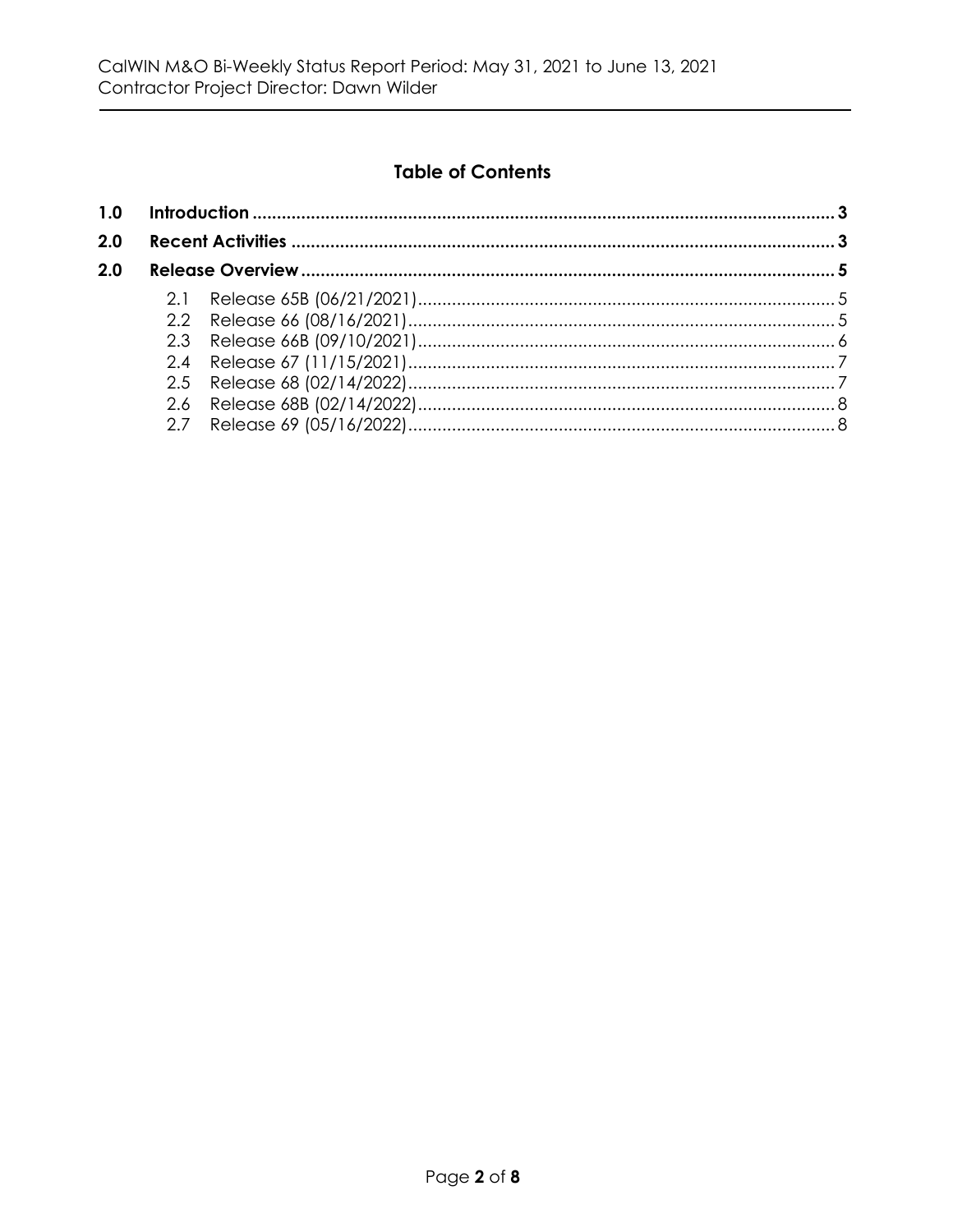## <span id="page-2-0"></span>**1.0 Introduction**

Within this report is a summary of activities and releases planned or executed during the reporting period.

### <span id="page-2-1"></span>**2.0 Recent Activities**



Legend for Colors: Blue - Activities complete, Purple - Tentative date for activities, Black - Activities being planned, Green - Routine activities

- ► On May 31st, CalWIN ran a Data Retention process to update retention flags for cases which had been reopened since February 15th, 2021
- ► On June 6th, CalWIN extracted wave 5 and 6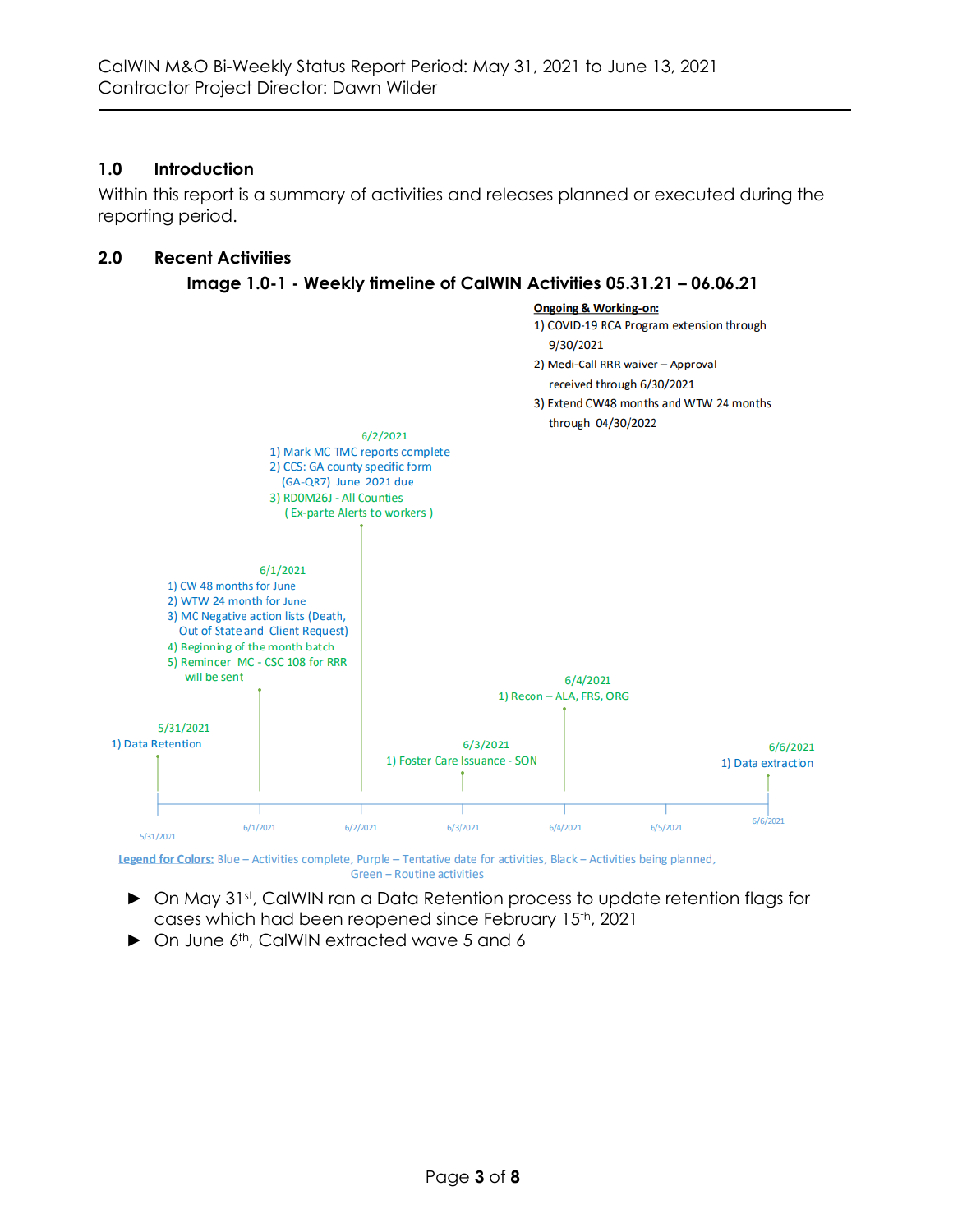

**Image 1.0-2 - Weekly timeline of CalWIN Activities 06.07.21 – 06.13.21**

► On June 12th, CalWIN ran CalFRESH max allotments

► On June 13th, CalWIN implemented a June Off Cycle Release related to ACL 21-03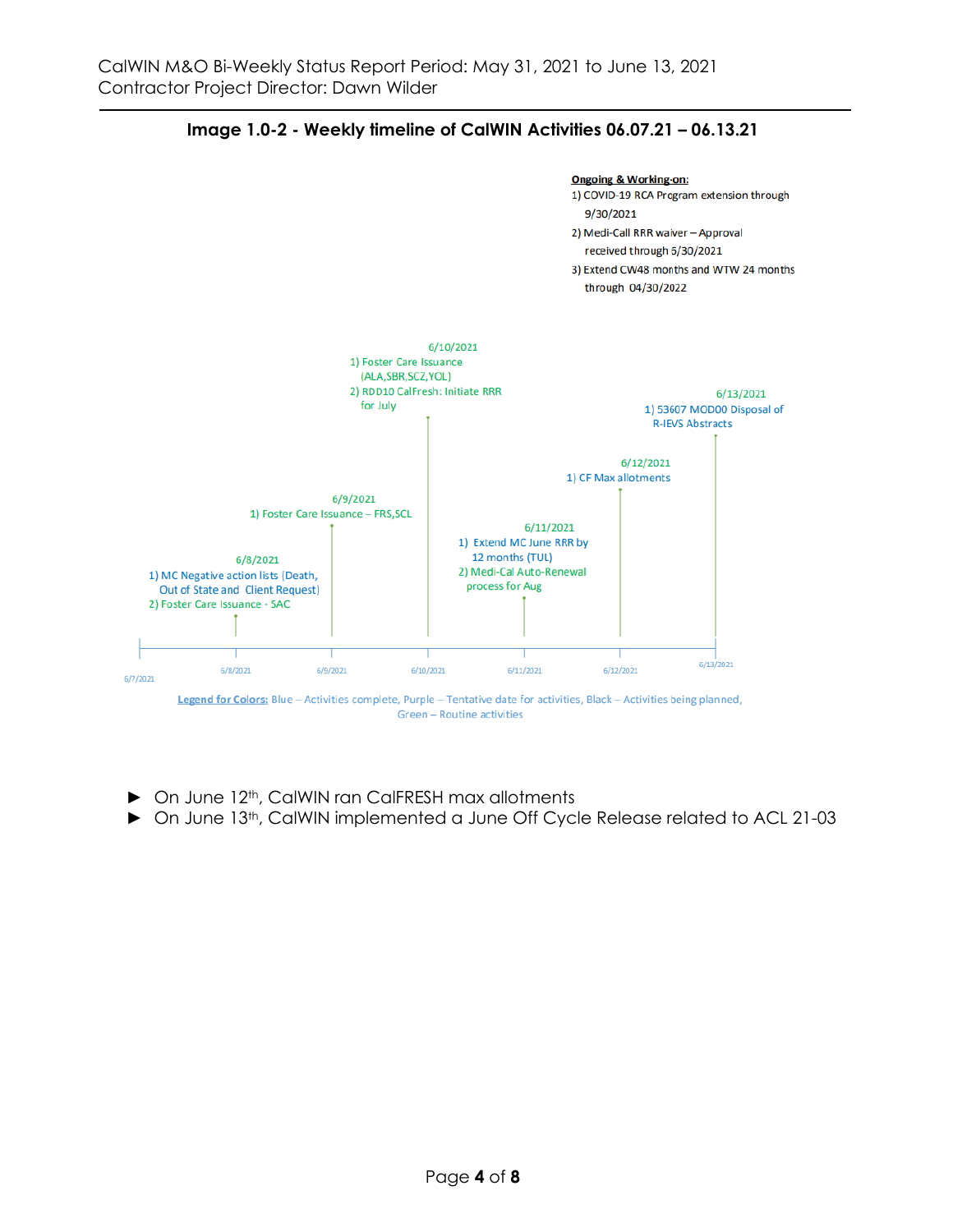#### <span id="page-4-0"></span>**2.0 Release Overview**

#### <span id="page-4-1"></span>**2.1 Release 65B (06/21/2021)**



**Table 2.2-1 - Release 65B**

- ► CalWIN release tied to CalHEERS release
- ► Currently 5 CalWIN changes are assigned to this release, no changes added since last report
- ► Integration Test for R65B began April 19, 2021 and has completed

#### <span id="page-4-2"></span>**2.2 Release 66 (08/16/2021)**



**Table 2.3-1 - Release 66**

- ► Currently 23 CalWIN changes are assigned to this release, one change removed since last report
- ► UAT for Release 66 to begin June 14, 2021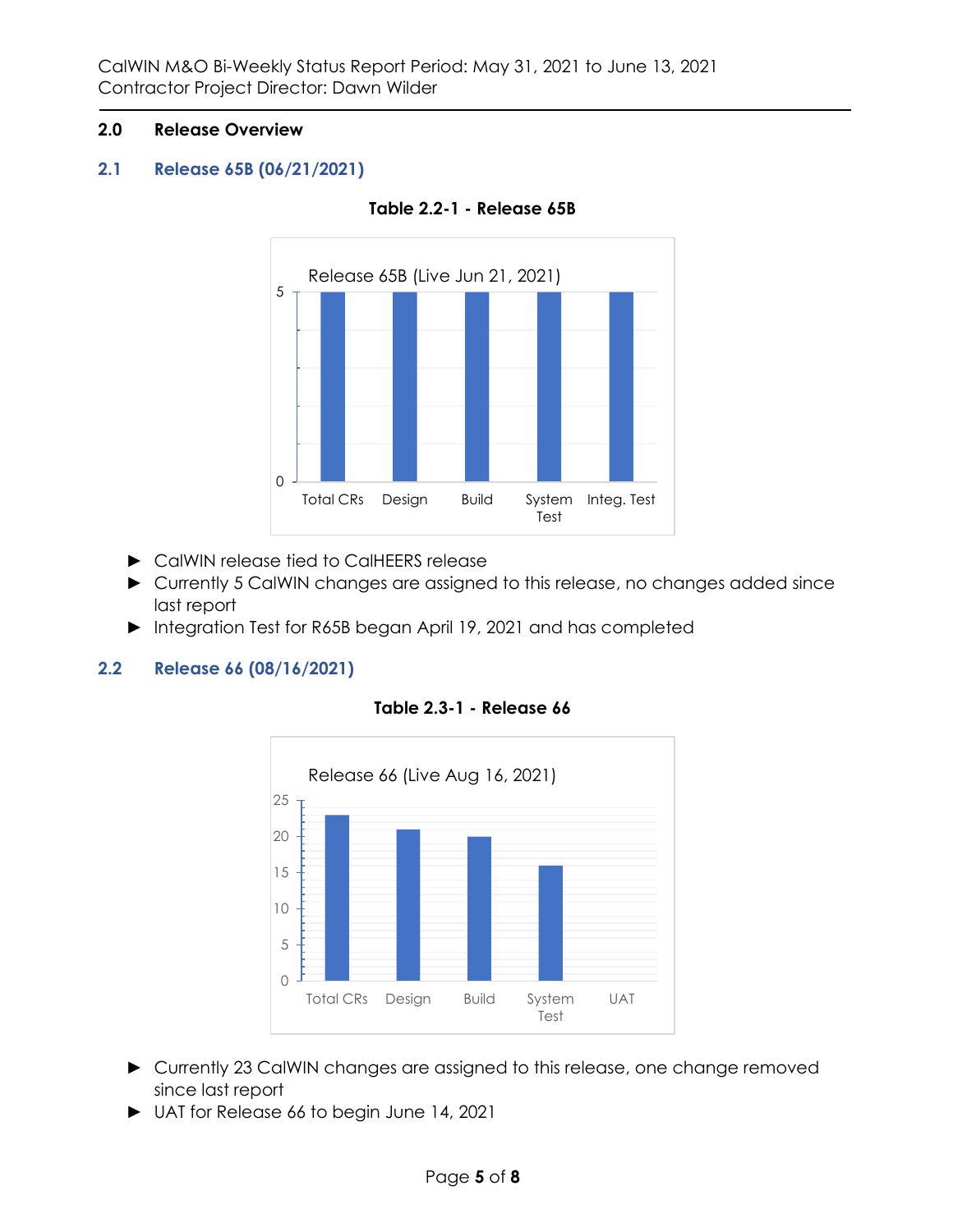- ► Project 57677 is included in this release which will address eICT file delivery to CalSAWS after the C-IV migration. Integration testing is targeted for June with CalSAWS.
- ► Project 58169 SAWS to OCAT Interface updates is assigned to this release, this project addresses interface specification updates. Integration testing is targeted for June with OCAT.

## <span id="page-5-0"></span>**2.3 Release 66B (09/10/2021)**



#### **Table 2.4-1 - Release 66B**

- ► CalWIN release tied to CalHEERS release
- ► Currently 3 CalWIN changes are assigned to this release, no change since last report
- ► Integration Test for R66B to begin June 14, 2021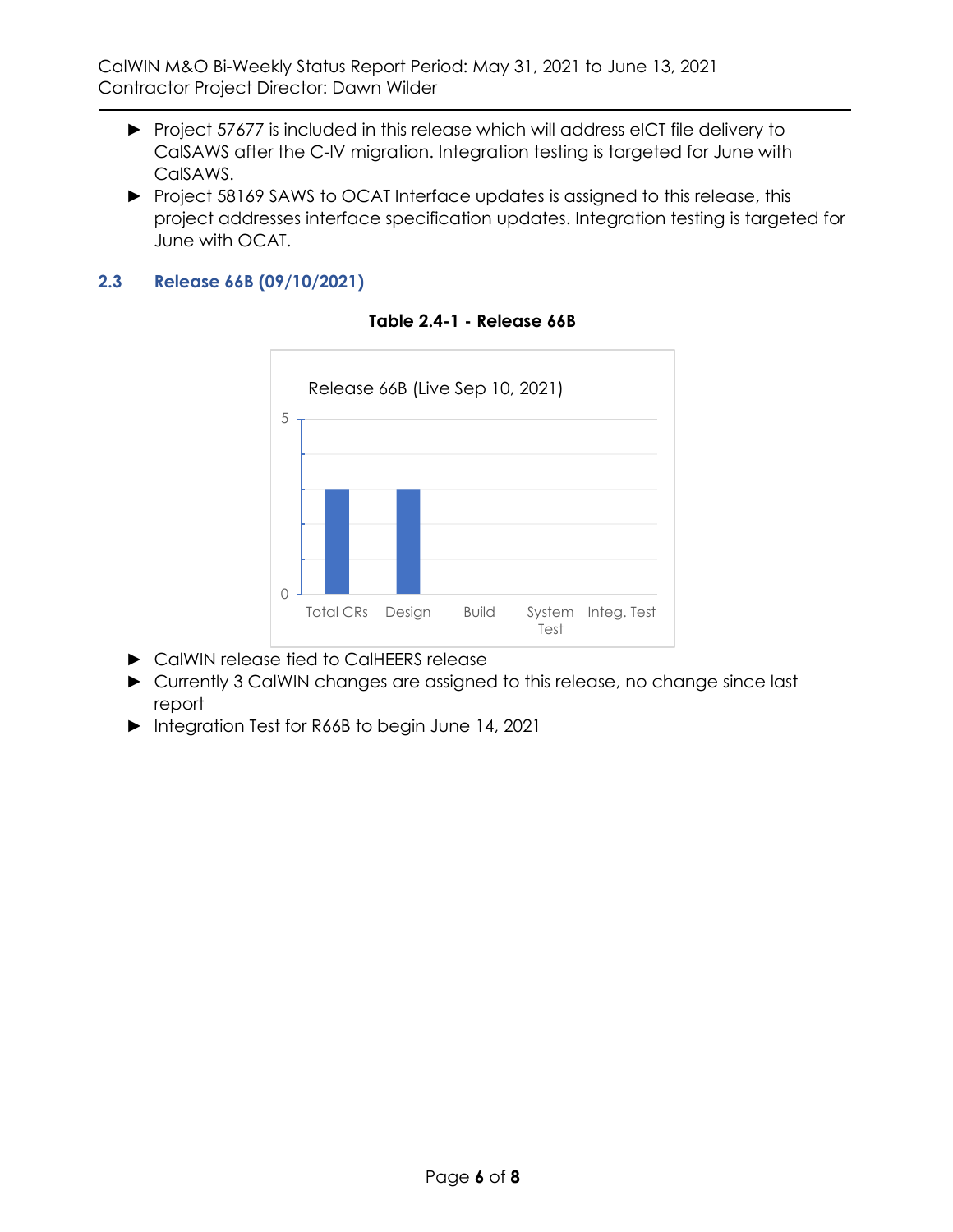## <span id="page-6-0"></span>**2.4 Release 67 (11/15/2021)**



**Table 2.5-1 - Release 67**

- ► Currently 15 CalWIN changes are assigned to this release, one change removed since last report
- ► UAT for Release 67 begins September 06, 2021

## <span id="page-6-1"></span>**2.5 Release 68 (02/14/2022)**

**Table 2.6-1 - Release 68**



- ► Currently 4 CalWIN changes are assigned to this release, one change added since last report
- ► UAT for Release 68 begins December 13, 2021